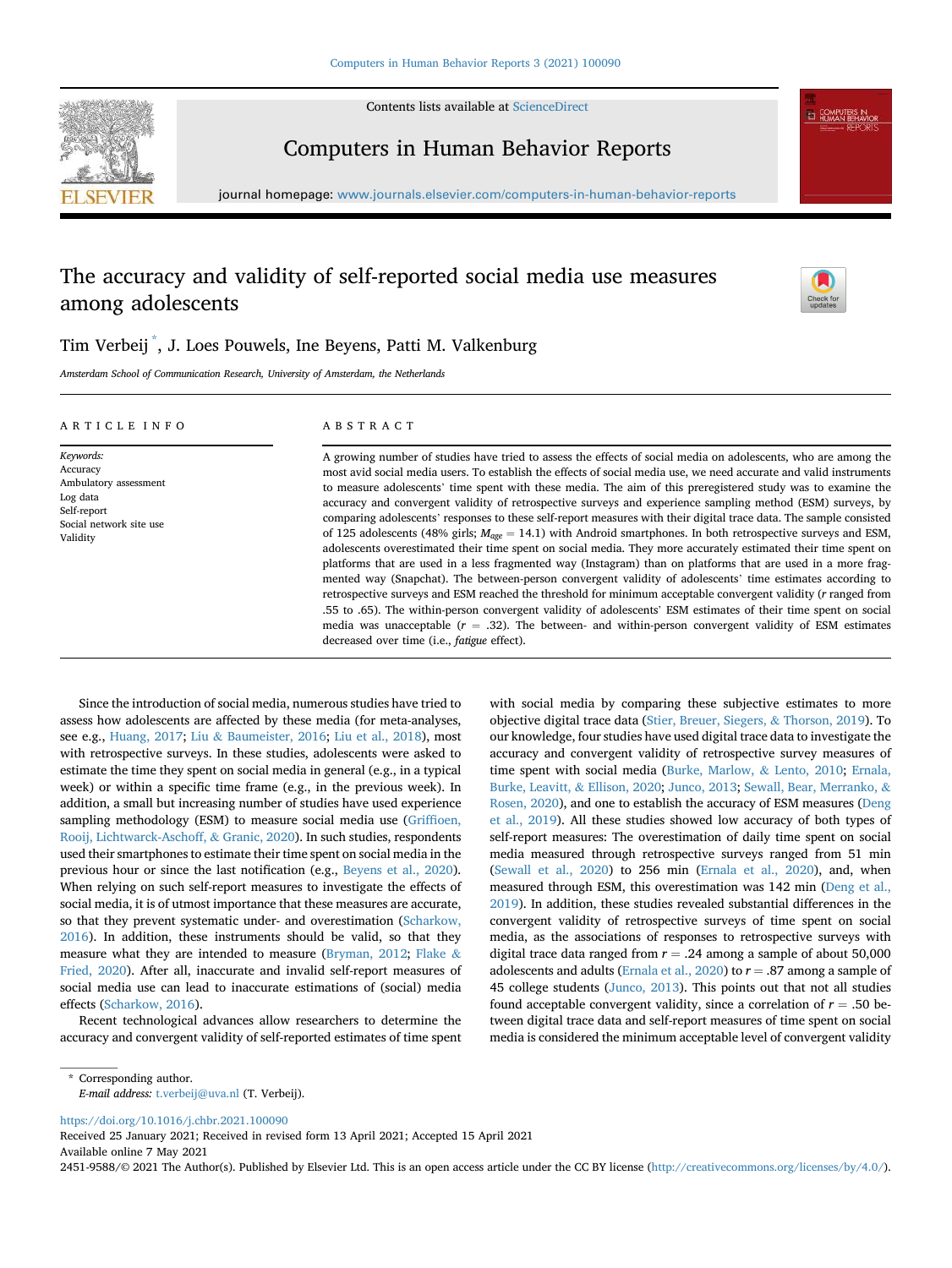according to [Carlson and Herdman \(2012\)](#page-9-9).

While these previous studies have considerably enhanced our understanding of the accuracy and convergent validity of different social media use measures, the literature can be extended in three ways. First, while most previous validation studies assessed the accuracy and convergent validity of time spent on social media either among adults ([Burke et al., 2010](#page-9-5); [Deng et al., 2019](#page-9-8); [Junco, 2013;](#page-9-7) [Sewall et al., 2020\)](#page-10-4) or mixed samples including both adolescents and adults ([Ernala et al.,](#page-9-6) [2020\)](#page-9-6), no study has solely focused on adolescents. A focus on adolescents is important, because adolescents are among the most avid users of social media platforms ([van der Veer et al., 2020](#page-10-5)), and are particularly prone to its effects [\(Dienlin](#page-9-10) & [Johannes, 2020](#page-9-10)). Since most adolescents use multiple social media platforms in functionally complementary ways ([Wa](#page-10-6)[terloo, Baumgartner, Peter,](#page-10-6) & [Valkenburg, 2017\)](#page-10-6), we investigated whether the accuracy and convergent validity of self-report measures of time spent on social media differs across the three mostly used social media platforms among Dutch adolescents: Instagram, WhatsApp, and Snapchat ([van der Veer et al., 2020;](#page-10-5) [van Driel et al., 2019\)](#page-9-11).

The second extension of earlier literature that we provide is a systematic investigation of the accuracy and convergent validity of both retrospective survey and ESM measures. Several researchers have called for ESM studies to investigate the effects of social media use because they believe that ESM measures reduce recall bias, so that they provide more accurate and valid estimates of adolescents' time spent on social media than retrospective surveys [\(Dienlin](#page-9-10) & [Johannes, 2020](#page-9-10); Griffi[oen et al.,](#page-9-1) [2020;](#page-9-1) [Naab et al., 2018;](#page-10-7) [Orben](#page-10-8) & [Przybylski, 2019](#page-10-8)). However, this assumption has never been investigated, because previous studies have compared digital trace data with either ESM data ([Deng et al., 2019\)](#page-9-8) or retrospective survey estimates (e.g., [Junco, 2013](#page-9-7); [Sewall et al., 2020\)](#page-10-4). Therefore, the second aim of this study is to investigate and compare the accuracy and convergent validity of retrospective survey and ESM measures of adolescents' time spent on social media.

A third and final extension of the literature is that we incorporate a micro-longitudinal perspective on the accuracy and convergent validity of self-reported social media use measures. Existing studies have examined the between-person convergent validity, showing that people who reported spending more time on social media compared to other people according to retrospective surveys, also spent relatively more time on social media according to digital trace data (e.g., [Junco, 2013;](#page-9-7) [Sewall](#page-10-4) [et al., 2020](#page-10-4)). However, a rapidly growing number of studies now employ longitudinal designs to study within-person changes in time spent on social media (e.g., [Aalbers et al., 2019;](#page-9-12) [Bayer et al., 2018](#page-9-13); [Boers et al.,](#page-9-14) [2019\)](#page-9-14). This raises the question whether within-person fluctuations in time spent on social media are consistent across different social media measurement methods. In the present study, we therefore not only examined the convergent validity based on how adolescents' average self-reported scores are related to their average digital trace scores (i.e., between-person convergent validity), but also based on how adolescents' momentary ESM scores co-fluctuate with their momentary digital trace scores (i.e., within-person convergent validity). In addition, because the accuracy and convergent validity of a person's self-reports may change over time [\(Naab et al., 2018\)](#page-10-7), we also explored potential time effects of adolescents' responses to retrospective surveys and ESM. Specifically, we investigated two opposing hypotheses regarding such time effects: the learning effect hypothesis, which proposes more accuracy and higher convergent validity across time and the fatigue effect hypothesis, which proposes less accuracy and lower convergent validity across time.

# 1. The accuracy and convergent validity of social media use measures

Since validity studies of retrospective survey measures of time spent with social media are still scarce, studies that compared digital trace data with retrospective surveys of time spent with mobile phones or the internet are useful to inform our research questions and hypotheses. Over the past two decades, about two dozen studies have assessed the accuracy

or convergent validity of retrospective surveys and ESM estimates by comparing these estimates with digital trace data of time spent on the phone and the internet among adults (e.g., [Araujo et al., 2017](#page-9-15); [Jones--](#page-9-16) [Jang et al., 2020;](#page-9-16) [Jürgens, Stark,](#page-9-17) & [Magin, 2019;](#page-9-17) [Scharkow, 2016](#page-10-2)) and eight studies among adolescents (e.g., [Inyang, Benke, Morrissey,](#page-9-18) [McKenzie,](#page-9-18) & [Abramson, 2009](#page-9-18); [Marciano](#page-10-9) & [Camerini, 2020;](#page-10-9) [Mireku et al.,](#page-10-10) [2018\)](#page-10-10). These adult studies found that adults tend to overestimate the time spent on their phones and the internet, and they yielded correlations ranging from  $r = .23$  ([Araujo et al., 2017](#page-9-15)) to  $r = .79$  ([Funch et al., 1996\)](#page-9-19) between retrospective surveys and digital trace methods. In addition, these studies pointed at the importance of distinguishing retrospective surveys of time spent on (social) media in a typical week from time spent in the previous week, as the former type of survey questions seemed to be more accurate than the latter (e.g., [Araujo et al., 2017\)](#page-9-15).

Compared to studies among adults, findings of validity studies among adolescents were even more inconclusive, with correlations of retrospective surveys of internet and phone use with digital trace data ranging from  $r = .10$  ([Inyang et al., 2009\)](#page-9-18) to  $r = .77$  ([Goedhart et al., 2015](#page-9-20)). The accuracy of adolescents' survey reports of internet and phone use in these studies was low, with frequent overestimation of these uses ([Aydin et al.,](#page-9-21) [2011;](#page-9-21) [Goedhart et al., 2015](#page-9-20); [Goedhart et al., 2018](#page-9-22); [Inyang et al., 2009;](#page-9-18) [Marciano](#page-10-9) & [Camerini, 2020](#page-10-9); [Mireku et al., 2018\)](#page-10-10). Finally, adolescents were more likely to overestimate their time spent on the internet than adults ([Jürgens et al., 2019](#page-9-17); [Scharkow, 2016](#page-10-2)).

One reason for the relatively low accuracy of retrospective survey estimates of adolescents' media use may be that these estimates are prone to systematic biases that are particularly common in adolescence, such as recall bias ([Marciano](#page-10-9) & [Camerini, 2020](#page-10-9)). Another reason may be that popular social media among adolescents (e.g., Snapchat or WhatsApp) are typically used in rapid and fragmented ways throughout the day, rendering it difficult to correctly estimate social media use ([Grif](#page-9-1)fioen [et al., 2020](#page-9-1); [Underwood, Brown,](#page-10-11) & [Ehrenreich, 2018](#page-10-11)). By keeping the time interval over which adolescents have to report short (e.g., 1 h), recall bias can be reduced. Researchers therefore believe that ESM is likely to yield more accurate and valid estimates of time spent on social media than retrospective surveys [\(Naab et al., 2018;](#page-10-7) [Underwood et al.,](#page-10-11) [2018\)](#page-10-11).

Despite the fact that there have been multiple calls for ESM studies on social media effects, evidence of the accuracy and convergent validity of ESM estimates of media use is scarce. So far, only one study has investigated the accuracy of ESM estimates of time spent on social media in an adult sample, by making a comparison with digital trace data. This study found that adults overestimated their time on social media via ESM compared to digital trace methods [\(Deng et al., 2019](#page-9-8)). In contrast, a study that compared ESM and digital trace data of people's time spent on their phone showed that people underestimated their phone use since the last notification ([Van Berkel et al., 2018](#page-10-12)). Studies that compared ESM with retrospective surveys have the potential to offer insight into how the accuracy and convergent validity of ESM and retrospective surveys relate to each other [\(Moreno et al., 2012](#page-10-13); [Naab et al., 2018\)](#page-10-7). These studies showed that adults' ESM reports contained lower estimates of the duration of one social media episode ([Naab et al., 2018\)](#page-10-7) and daily internet use ([Moreno et al., 2012](#page-10-13)) than retrospective surveys. In addition, these studies yielded correlations ranging from  $r = .08$  to  $r = .54$  between these ESM reports and retrospective survey measures [\(Moreno et al., 2012;](#page-10-13) [Naab et al., 2018\)](#page-10-7). To gain more insight into the accuracy and convergent validity of ESM reports of adolescents' time spent on social media, as well as retrospective survey estimates of time spent on social media in a typical week and in the previous week, we formulated the following research questions:

RQ1: How accurate are ESM and retrospective survey estimates in adolescence? In other words, compared to adolescents' digital trace data, what are the mean differences in the time adolescents spend using social media measured through retrospective surveys (RQ1a) and measured through ESM (RQ1b)?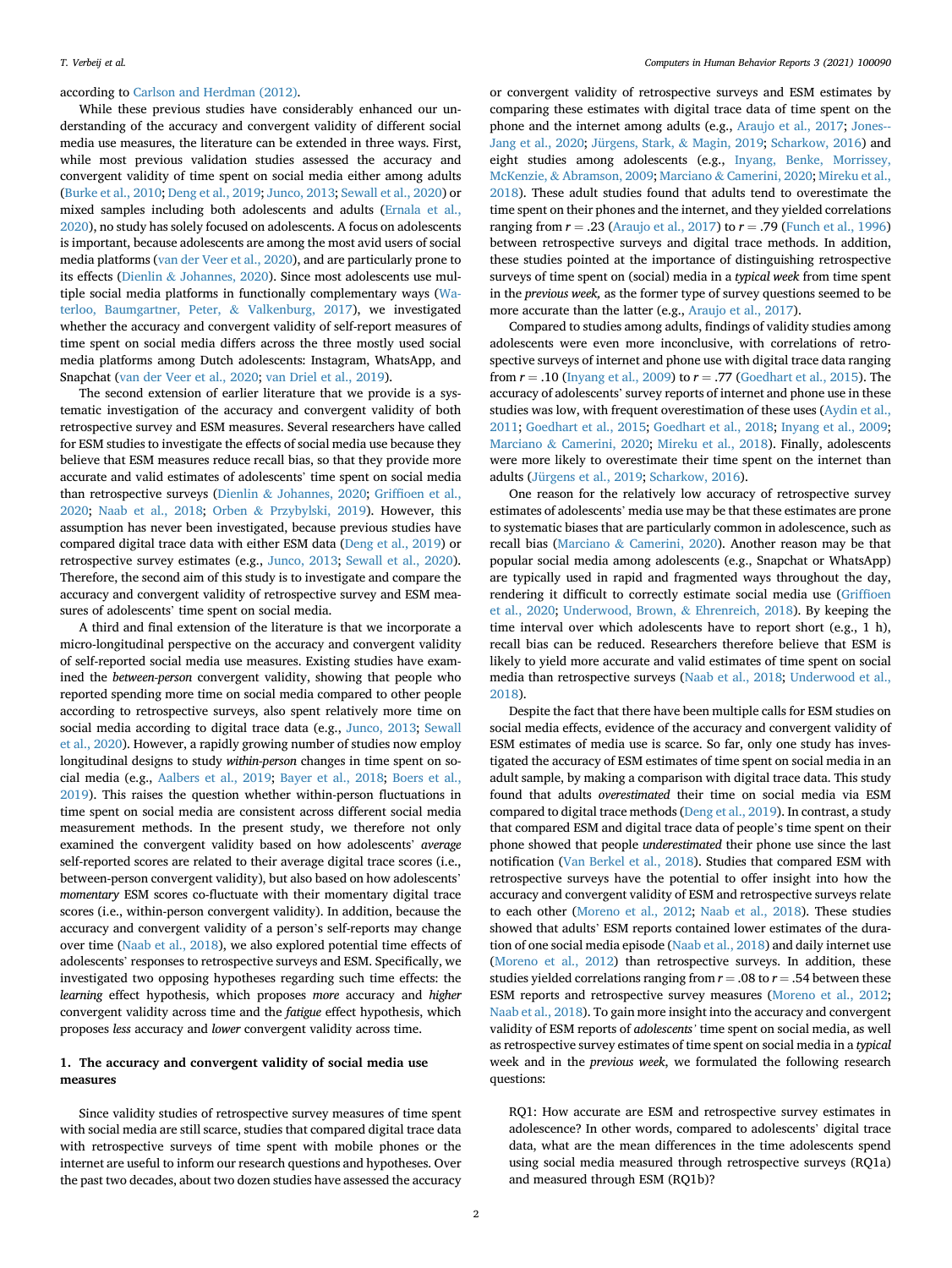RQ2: What is the (between-person) convergent validity of ESM and retrospective survey estimates in adolescence? In other words, how strongly are adolescents' retrospective survey, ESM, and digital trace data of the time they spend using social media correlated?

# 2. A micro-longitudinal perspective on accuracy and convergent validity

So far, most researchers have examined convergent validity by examining the correlation of self-reported measures with digital trace data across people at a single moment in time. Beyond investigating this between-person convergent validity, it is also important to examine within-person convergent validity. Several scholars have recently called for media effects research that disentangles within-person and betweenperson associations ([Orben et al., 2019;](#page-10-14) [Prinstein et al., 2020;](#page-10-15) [Whitlock](#page-10-16) & [Masur, 2019](#page-10-16)). Between-person associations and within-person associations focus on different types of research questions and each provide unique insights into social media use ([Coyne, Rogers, Zurcher, Stockdale,](#page-9-23) & [Booth, 2020;](#page-9-23) [Orben](#page-10-8) & [Przybylski, 2019;](#page-10-8) [Valkenburg et al., 2021\)](#page-10-17). Between-person associations inform us about how, compared to their peers, adolescents' average social media use is related to other constructs on an average level. Within-person associations inform us about how adolescents' momentary social media use co-fluctuates with their momentary scores on other constructs. To draw adequate conclusions from within-person effects of time spent on social media, it is essential that we obtain insight in the within-person convergent validity of social media use measures. Therefore, we investigated the following research question:

RQ3: What is the within-person convergent validity of the ESM estimates? In other words, how strongly are adolescents' ESM and digital trace data of the time they spend using social media correlated within adolescents across multiple moments in time?

A second important, timely, and as yet never investigated question related to the use of longitudinal research designs is how both the accuracy and convergent validity of retrospective survey and ESM estimates of the time adolescents spend on social media change over time. After all, if findings point at longitudinal trends in the data, it is important to preclude the possibility that these effects are due to changes in the accuracy and convergent validity of social media use measures across time. [Naab et al. \(2018\)](#page-10-7) argued that self-reports in longitudinal studies depend on adolescents' ability and willingness to report on their social media use, which could be subject to change over the course of a study. There are two competing hypotheses about these possible changes in the accuracy and convergent validity of social media use measures. On the one hand, the learning effect hypothesis [\(Payne](#page-10-18) & [Wenger, 1996](#page-10-18)) proposes that adolescents become more conscious of the time they spend on social media due to responding multiple times to the same question so the accuracy and convergent validity of their estimates enhances over time. Accordingly, we hypothesize:

H1. (learning effect hypothesis): The accuracy (H1a), between-person convergent validity (H1b), and within-person convergent validity (H1c) of adolescents' retrospective survey and ESM estimates of the time they spend using social media will increase over time.

On the other hand, the fatigue effect hypothesis ([Reynolds et al., 2016;](#page-10-19) [Savage](#page-10-20) & [Waldman, 2008](#page-10-20)) assumes that adolescents get bored of repeatedly responding to the same question over and over again, which reduces the accuracy and convergent validity of social media measures over time. As an alternative hypothesis, we therefore expect that:

H2. (fatigue effect hypothesis): The accuracy (H2a), between-person convergent validity (H2b), and within-person convergent validity (H2c) of adolescents' retrospective survey and ESM estimates of the time they spend using social media will decrease over time.

# 3. Differences in accuracy and convergent validity between platforms

Several studies suggest that the accuracy and convergent validity of self-reports vary across different social media platforms. For example, [Naab et al. \(2018\)](#page-10-7) found larger mean differences between retrospective survey and ESM estimates of time spent with WhatsApp than of time spent with Facebook ([Naab et al., 2018\)](#page-10-7). In addition, studies that examined the convergent validity of retrospective surveys with either digital trace data [\(Burke et al., 2010](#page-9-5); [Ernala et al., 2020;](#page-9-6) [Junco, 2013](#page-9-7)) or ESM data [\(Naab et al., 2018\)](#page-10-7) reported a correlation of  $r = .08$  for WhatsApp ([Naab et al., 2018\)](#page-10-7), correlations between  $r = .24$  and  $r = .59$ for Facebook [\(Burke et al., 2010](#page-9-5); [Ernala et al., 2020](#page-9-6); [Junco, 2013](#page-9-7)), and correlations of  $r = .52$  and  $r = .87$  for YouTube and Twitter [\(Junco, 2013;](#page-9-7) [Naab et al., 2018](#page-10-7)). Together, these studies suggest that the accuracy and convergent validity of social media measures are stronger for platforms that are used in a less fragmented way (e.g., Instagram) than those that are used in a more fragmented way (e.g., WhatsApp and Snapchat). To explore these possible differences in accuracy and convergent validity of retrospective surveys and ESM measures between social media platforms, we investigated the following research question:

RQ4: Are there differences in accuracy and convergent validity of retrospective surveys and ESM between adolescents' time spent on Instagram, Snapchat, and WhatsApp? In other words, are there any differences between social media platforms in accuracy (RQ4a), between-person (RQ4b), and within-person (RQ4c) convergent validity of retrospective surveys and ESM?

## 4. Method

## 4.1. Participants

This preregistered study is part of a larger study [\(https://osf](https://osf.io/327cx) [.io/327cx](https://osf.io/327cx)) that investigates adolescents' social media use and psychosocial functioning, using a measurement burst design. Based on a priori power analyses for our overall project (see [https://osf.io/tk8pw\)](https://osf.io/tk8pw), we included 388 participants in the project. Of these 388 participants, 300 Instagram, WhatsApp, or Snapchat users also participated in the second three-week ESM study that was part of this larger project. The second ESM wave started on 3 June 2020, which coincidentally happened to be the day that the mandated school closures due to COVID-19 in the Netherlands ended after 2.5 months. As tracking software could only track Android phones, the potential sample of 300 adolescents was reduced to 171 Android users, of whom 131 (44%) provided active consent to track their app usage and had their app usage continuously tracked throughout the 21-day ESM period. Of these 131 participants, 125 (42%) also participated in the second ESM wave. The final sample of this study therefore consisted of 125 middle adolescents ( $M_{\text{age}} = 14.1$ ) years,  $SD_{\text{age}} = .72,48\%$  girls) of whom 98.5% identified themselves as Dutch. The educational levels of our sample were representative of the south of Netherlands: 38.4% were enrolled in the prevocational secondary education track, 32.8% in the intermediate general secondary education track, and 28.8% in the academic preparatory education track.

We investigated whether Android users differed from iPhone users in terms of age, gender, and educational level. Our logistic regression model that compared Android and iPhone users was significant,  $\chi^2(6) = 54.11$ ,  $p < .001$ , Nagelkerke  $R^2 = .27$ . Compared to iPhone users, Android users were somewhat younger ( $\beta = -.44$ ,  $SE = .19$ ,  $p = .02$ ), more likely to be male ( $\beta = 1.18$ ,  $SE = .29$ ,  $p < .001$ ), and spent less time on social media during the ESM study ( $\beta = -0.53$ ,  $SE = 0.22$ ,  $p = 0.01$ ).

# 4.2. Procedure

The study was approved by the Ethics Review Board of the University of Amsterdam and was performed in accordance with the guidelines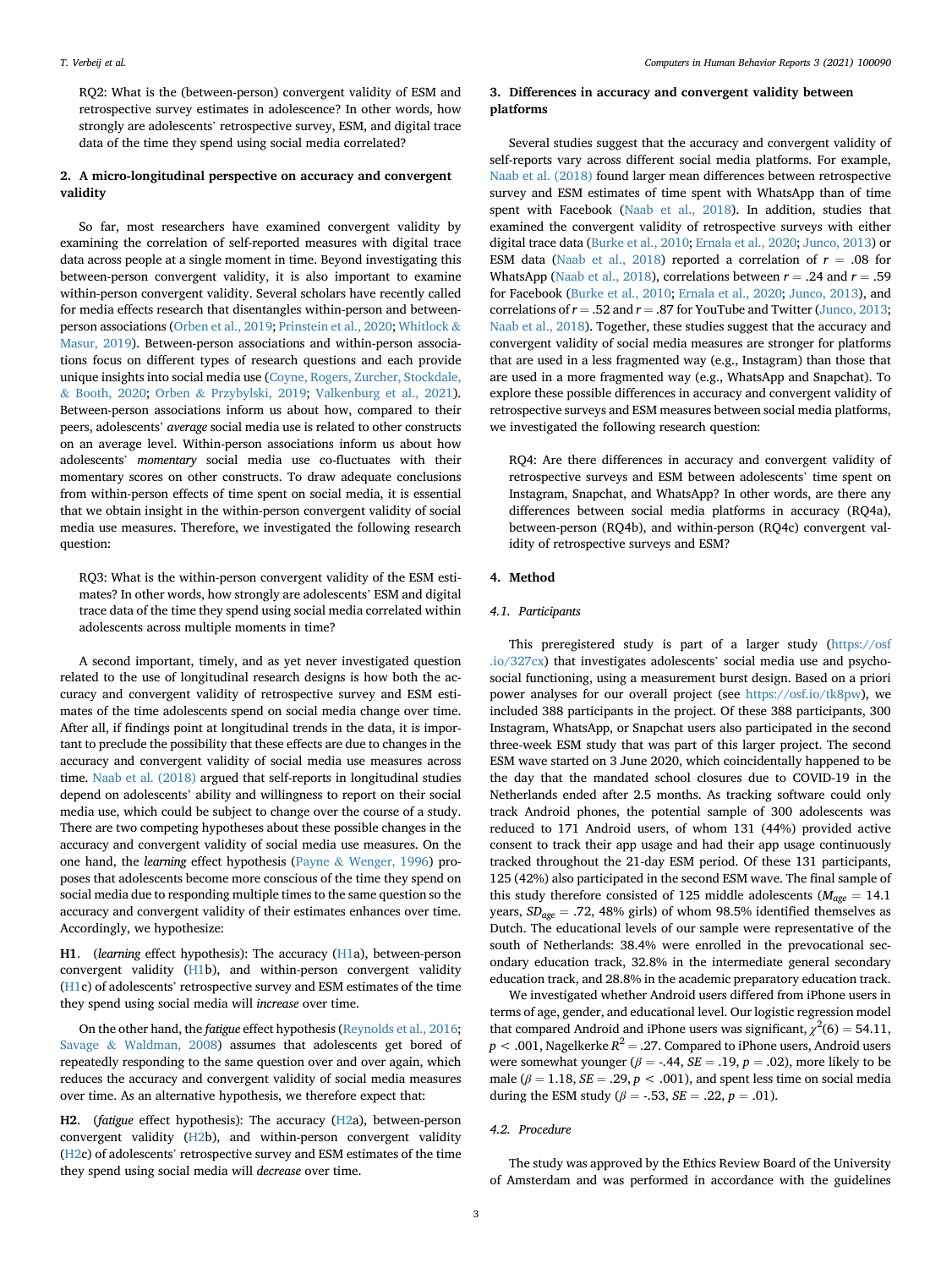formulated by the Ethics Review Board. We recruited participants through a secondary school in the south of Netherlands. At the start of the larger project, researchers informed the school, parents, and the participants of the aim and procedure of the study. Both parents and participants were informed that adolescents' responses would be treated confidentially and were asked to provide active consent. The present study relies on four parts of the larger project. A detailed timeline can be found on OSF (<https://osf.io/fb945>). Part 1 contained a 30-min pre-ESM survey administered via Qualtrics. Participants were asked to complete the survey online at home on a computer or tablet. This survey contained (amongst others) questions about demographic characteristics and adolescents' typical time spent on Instagram, WhatsApp and Snapchat. Participants received €5 upon completion of this survey.

Part 2 contained a three-week ESM study. Right after participants completed the pre-ESM survey via Qualtrics, they received online instructions about how to install the ESM application Ethica [\(Ethica Data,](#page-9-24) [2020a](#page-9-24)) on their own cell phone. They were asked, through the Ethica app, to indicate which social media platforms (i.e., Instagram [106 adolescents], WhatsApp [123 adolescents], and Snapchat [89 adolescents]) they used more than once per week. If they indicated that they used a platform more than once per week, we asked them to report on their use of that platform in all subsequent ESM assessments. If participants used any of these platforms less frequently, we asked questions about other platforms (i.e., YouTube, gaming) or activities so that each participant received the same number of questions in the ESM study.

The ESM study started 2 weeks after completion of the pre-ESM survey. The Ethica app installed on their smartphones was programmed to generate six notifications per day for a period of three weeks (i.e., a total of 126 ESM surveys; for more information see our notification scheme at <https://osf.io/tbdjq>) Each survey contained questions about participants' psychosocial functioning and their social media use and took about 2 min to complete. Participants received €0,30 for completing an ESM survey and  $\epsilon$ 0,50 for completing the final ESM survey of the day. At the start of each day, participants who completed all 6 surveys on the previous day were entered into a lottery, in which four participants could win €25. Of the 15,750 surveys received (in total 15,750 were sent but 6 were not received due to unforeseen technical errors), participants (partially) completed 10,591 surveys (net compliance of 67%). On average, participants completed 84.73 ESM surveys  $(SD = 32.19;$  range  $6-123$ ; median = 96). More details on the procedure of the study can be found on OSF (<https://osf.io/327cx>).

Part 3 contained the surveys of retrospective social media use in the previous week. At the last ESM assessment of each week, participants received (through the Ethica app) three additional questions about the time they had spent with Instagram, WhatsApp, and Snapchat in the previous week. If participants did not respond to these weekly questions about their time spent on social media within one and a half hour, we sent a reminder and sent the questionnaire again on the subsequent days. Of the 125 participants with digital trace data, 6 completed two surveys (5%), 117 completed all three surveys (94%), and 2 (2%) did not complete any survey.

In Part 4, we asked participants to install the Ethica App Usage Stream ([Ethica Data, 2020b\)](#page-9-25) application on their phone, which tracked their app usage (i.e., type of app and duration of use) during the three-week ESM period. In addition to tracking participants' app usage, we also collected screen state data of these Android users through the Ethica app. This allowed us to check if participants' screens were turned on or off (and at what time).

#### 4.3. Measures of social media use

Retrospective surveys: Time spent on social media in a typical week. We measured typical weekly time spent on social media using direct estimates that assessed the frequency and duration of adolescents' social media use. First, adolescents were asked to indicate (by three separate questions) how many days (0–7 days) in a typical week they use

Instagram, Snapchat, and WhatsApp on their phone. Next, if adolescents indicated that they used a platform more than one day per week, they were asked to indicate how many hours (0–24 h) and minutes (0–59 min) on these days they used the respective platform on their phone (e.g., "On the days that you use Instagram, how much time do you approximately spend on Instagram via your phone?"). The variable time spent on social media in a typical week was calculated by multiplying the number of days on which adolescents typically use a specific platform by the total number of minutes they used these platforms on these days.

Retrospective surveys: Time spent on social media in the previous week. At the end of each of the three ESM weeks, we asked adolescents to report their time spent with Instagram, WhatsApp and Snapchat in the previous week. Again, we used direct estimates that assessed the frequency and duration of adolescents' social media use. First, we asked them how many days (0–7 days) in the previous week they used each of the three social media platforms. Next, if adolescents stated that they used a platform more than one day per week, they were asked to report the number of hours (0–24 h) and minutes (0–59 min) they spent on these respective platforms in the previous week. The variable time spent on social media in the previous week was created by multiplying the number of days on which adolescents used a platform in the previous week by the number of minutes they used these platforms on these days. This resulted in 3 estimates, one for each ESM week, that were averaged.

Experience sampling method. Adolescents' ESM estimates of their social media use were obtained by three questions per ESM assessment, in which adolescents were asked to estimate the time spent using Instagram, WhatsApp, and Snapchat in the previous hour. Response options ranged from 0 to 60 min on a horizontal slider, with 1-min intervals. For the between-person analyses, we calculated adolescents' average time spent using Instagram, WhatsApp, and Snapchat (in minutes per hour) by averaging the estimates for each week of the ESM and across the threeweek ESM period. For the within-person analyses, we used adolescents' raw ESM estimates per social media platform.

Digital trace data. Adolescents' use of Instagram, WhatsApp, and Snapchat was tracked continuously during the three-week ESM period by the Ethica App Usage Stream application. Every 5 min, this application retrieved the Android log data on adolescents' personal devices. This data represented the foreground time of all applications, including Instagram, WhatsApp, and Snapchat, which could be defined as the usage of the applications when the adolescents' phone was unlocked. We also measured adolescents' screen state data throughout the day. This timestamped data showed us when adolescents had their phone screen turned on or off. To control for the possibility that adolescents' phones still recorded app usage when apps were running in the background while their phone screen was turned off, we excluded records of app use when adolescents' screen was turned off (i.e., roughly 2% of app usage estimates). More details about the cleaning process of the digital trace data can be found on OSF ([https://osf.io/jkre2\)](https://osf.io/jkre2).

We calculated between-person indices of adolescents' time spent on WhatsApp, Instagram, and Snapchat according to their digital trace data by aggregating their scores per week of the study as well as across the three-week study period. We calculated within-person indices of adolescents' time spent on social media according to their digital trace data by computing their total time spent on Instagram, WhatsApp, and Snapchat in the hours corresponding to their respective ESM schedules.

#### 4.4. Statistical analyses

The research questions and hypotheses were investigated using R (version 3.6.1; R Core Team, 2017) according to the preregistered analysis plan [\(https://osf.io/j8mzq\)](https://osf.io/j8mzq). Unless indicated otherwise, we exactly followed the preregistration. We included all available data of each participant in our statistical analyses.

To assess the accuracy of the self-report measures of time spent on social media (RQ1), we compared adolescents' digital trace data with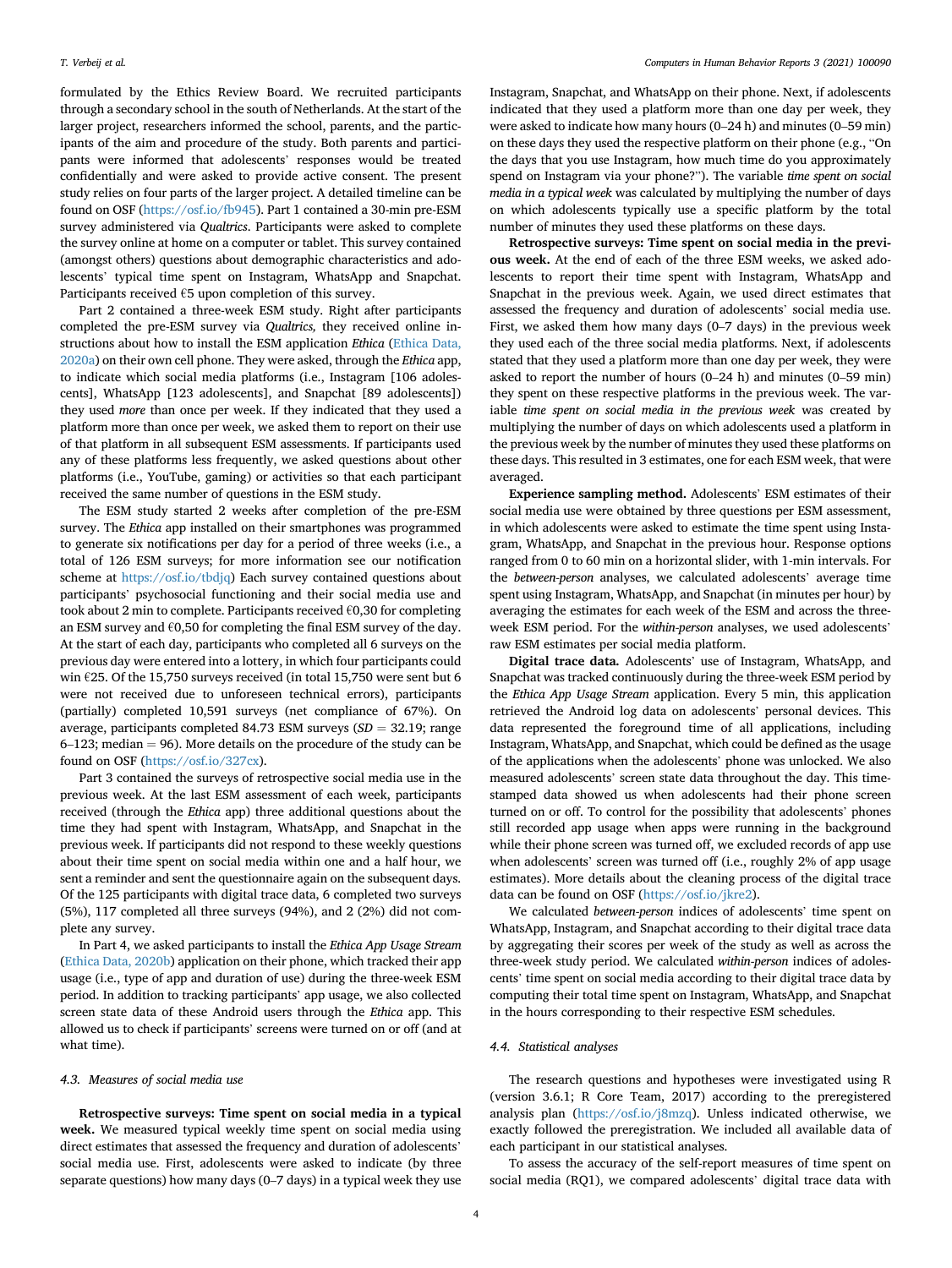their reported average time spent on social media through retrospective surveys in a typical week, retrospective surveys of the previous week, and ESM. We investigated total time spent on social media by calculating the sum of adolescents' time spent on Instagram, WhatsApp, and Snapchat per measurement method. To determine the accuracy of each selfreported measure, we created three types of indices. First, we computed a difference score between the digital trace data and each selfreport measure, by subtracting adolescents' respective digital trace data from their self-report estimates. Second, we calculated average overestimation, by subtracting self-reported estimates from the digital trace data, while setting scores from adolescents who correctly estimated or underestimated their time spent on social media to zero. Third, in a similar fashion, we calculated average underestimation by subtracting the digital trace data estimates from the self-reported estimates, while setting scores from adolescents who correctly estimated or overestimated their time spent on social media to 0. In the calculation of the average over/ underestimation, we excluded adolescents with a score of zero.

The difference scores were used to examine possible betweenplatform differences in accuracy (RQ4a) and the learning (H1a) and fatigue (H2a) effect hypotheses. With regard to the platform differences, we compared the difference scores of Instagram, WhatsApp and Snapchat using paired sample t-tests through the function "t.test" of the Stats package in R. Platforms with a smaller difference score between retrospective survey or ESM estimates and digital trace data were more accurate than platforms with a larger difference score. We also conducted a series of t-tests to examine the learning and fatigue effect hypotheses by comparing the difference scores of the first, second and third week of the ESM. Specifically, we defined support for a learning effect (H1a) when the accuracy significantly improved (i.e., difference score decreased) between (1) the first and second week of the ESM, (2) the second and third week of the ESM, or the (3) first and third week of the ESM. Likewise, the fatigue effect hypothesis (H2a) was supported when the accuracy decreased over time (i.e., difference score increased).

We also calculated Cohen's d to compare the magnitude of the accuracy of retrospective surveys with the accuracy of ESM estimates of adolescents' time spent on social media, since they were measured on different time scales (i.e., hours per week vs. minutes per hour). We followed the general guidelines for interpreting Cohen's d, where (a) a d between .20 and .49 indicates little inaccuracy, (b) a d between .50 and .79 indicates moderate inaccuracy, and (c) a d higher than .80 indicates strong inaccuracy of our self-report measures.

To investigate the between-person convergent validity (RQ2), we calculated Pearson's bivariate correlations between self-report estimates and digital trace data using the "corr.test" function of the Psych package in R ([Revelle, 2020\)](#page-10-21). We investigated the within-person convergent validity for ESM (RQ3) with the "statsBy" function of the Psych package in R [\(Revelle, 2020\)](#page-10-21). To explore if there were any platform differences in the strength of these between-person (RQ4b) and within-person (RQ4c) correlations, we conducted a test for comparison of dependent groups with nonoverlapping correlations, using the function "cocor.dep. groups.nonoverlap" of the Cocor package in R [\(Diedenhofen](#page-9-26) & [Musch,](#page-9-26) [2015\)](#page-9-26). This function allowed us to test whether the correlations for Instagram, WhatsApp and Snapchat were significantly different from each other. We also used this package to test the learning effect (H1b/H1c) and fatigue effect (H2b/H2c) hypotheses regarding the convergent validity. We tested the learning effect hypotheses (H1b/H1c) by examining whether the convergent validity improved over time. Specifically, the learning effect hypothesis was supported when the strength of the correlations between self-reported estimates and digital trace data was significantly higher (1) in the first than in the second week of the ESM, (2) in the second than in the third week of the ESM, or (3) in the first than in the third week of the ESM. In contrast, the fatigue effect hypothesis (H2b/H2c) was supported when the strength of the correlations between self-reported estimates and digital trace data decreased over time.

Like [Parry et al. \(2020\),](#page-10-22) we followed the guidelines set by [Carlson and](#page-9-9)

[Herdman \(2012\)](#page-9-9) when drawing conclusions about the convergent validity of the self-report measures of time spent on social media. In line with [Carlson and Herdman \(2012\),](#page-9-9) we set the threshold for minimum acceptable convergent validity at  $r = .50$ .

We made two deviations from our preregistered plan. First, to reduce the chance of false positives (i.e., incorrectly rejecting the null hypothesis), alpha  $(\alpha)$  levels were corrected for multiple comparisons by applying a Bonferroni correction. We reported the adjusted alpha levels in the respective tables and figures. Second, we checked the key variables for skewness and kurtosis. Since the distribution of our key variables was highly skewed to the right (see OSF for histograms, [https://osf.io/svuy8\)](https://osf.io/svuy8), we followed [Sewall et al. \(2020\)](#page-10-4) and [Vanden Abeele et al. \(2013\)](#page-10-23) and analyzed our data based on the log-transformed variables. Moreover, to minimize the effect of outliers, we winsorized the most extreme values by replacing them with scores two standard deviations below or above the mean. Findings based on the untransformed unwinsorized variables are provided in an online OSF supplement ([https://osf.io/239mt\)](https://osf.io/239mt). The descriptive statistics and difference scores were based on the untransformed winsorized variables. Since the difference scores were normally distributed, they were not log-transformed.

Sensitivity power analysis. We conducted a sensitivity power analyses based on the 125 adolescents with digital trace data. This sensitivity power analyses showed that with an α (two-tailed) of .05 and power of .80, we could reliably detect correlations as small as  $r = .25, 95\%$  CI [-.18, .18]. With a more stringent alpha level of  $\alpha = .001$  (two-tailed), we could detect a correlation of  $r = .36$ , 95% CI [-.29, .29]. In the preregistration of our paper [\(https://osf.io/j8mzq\)](https://osf.io/j8mzq), we set the minimum acceptable convergent validity at  $r = .50$  (based on [Carlson](#page-9-9) & [Herdman, 2012\)](#page-9-9). Therefore, with 125 participants, our study had enough power to examine the convergent validity of our self-report measures.

Data and material availability. The preregistration of the hypotheses, design, sampling and analysis plan, and the analysis scripts used for this paper are available online on OSF (<https://osf.io/sp3wf>). The anonymous datasets are available on Figshare ([https://doi.org/10](https://doi.org/10.21942/uva.14216294) [.21942/uva.14216294\)](https://doi.org/10.21942/uva.14216294).

#### 5. Results

# 5.1. The accuracy of social media use measures

[Table 1](#page-5-0) presents an overview of the accuracy of the self-report measures of time spent on social media (RQ1). The difference scores indicated that on average, all three types of self-report measures yielded overestimation of the time adolescents spent on social media. The difference between the mean of the digital trace data and self-reported estimates was: (a) 6 h and 37 min for retrospective surveys of a typical week, (b) 6 h and 59 min for retrospective surveys in the previous week, and (c) 7 min and 37 s for ESM estimates of social media use in the past hour. These findings indicate that all self-reported measurement methods yielded relatively low accuracy. Comparing the accuracy across selfreport measures, retrospective survey estimates in both a typical week  $(d = .60)$  and a previous week  $(d = .39)$  were more accurate than adolescents' ESM estimates ( $d = .91$ ) of their time spent on social media as they yielded smaller differences with digital trace data.

For the retrospective surveys, most adolescents overestimated their typical weekly social media use (74%) by an average of 7 h and 59 min, and (26%) underestimated their social media use by an average of 1 h and 23 min. Likewise, most adolescents overestimated their social media use in the previous week (66%) by an average of 8 h and 27 min, and 34% underestimated their social media use by an average of 1 h and 28 min. Finally, for ESM, 86% of the adolescents overestimated their social media use in the previous hour by an average of 7 min and 55 s, and 14% underestimated their social media use by an average of 18 s.

We explored if there were any differences between social media platforms in the accuracy of retrospective surveys and ESM (RQ4a; see [Table 1\)](#page-5-0) by comparing the difference scores between platforms. With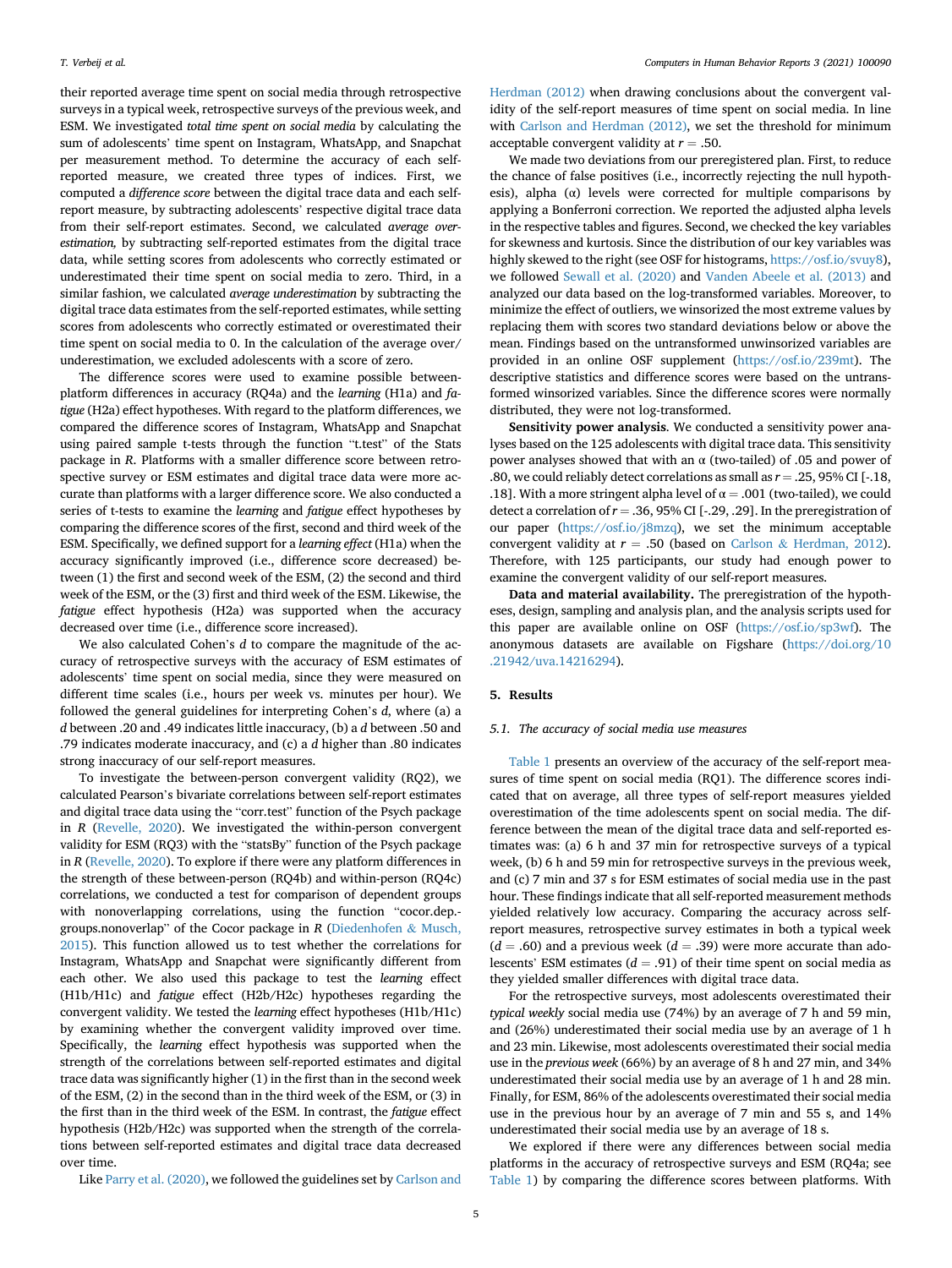<span id="page-5-0"></span>Table 1

The Accuracy of Retrospective Survey Estimates (Typical & Previous Week) and ESM Estimates of Time Spent Using Social Media

|                           |                             | Accuracy of Retrospective Survey Estimates (Typical week; Hours per Week)  |             |                  |      |                            |                           |                                   |
|---------------------------|-----------------------------|----------------------------------------------------------------------------|-------------|------------------|------|----------------------------|---------------------------|-----------------------------------|
|                           | $M_{RS}$ typical week (SD)  | Mdigital trace data (SD)                                                   | $t$ (df)    | $\boldsymbol{p}$ | d    | $M_{\text{diff}}(SD)$      | $M_{overestimation}$ (SD) | $M_{\text{underestimation}}$ (SD) |
| Instagram                 | 8.53 (6.66)                 | 5.49 (3.98)                                                                | 4.73 (103)  | <.001            | .46  | 2.70(5.94)                 | 3.64(4.88)                | 0.95(2.11)                        |
| WhatsApp                  | 5.89(4.45)                  | 3.50(2.72)                                                                 | 6.30(120)   | <.001            | .57  | 2.33(4.60)                 | 3.02(3.78)                | 0.69(1.61)                        |
| Snapchat                  | 7.35(9.51)                  | 3.48(4.22)                                                                 | 5.28(86)    | <.001            | .57  | 2.96(5.97)                 | 3.59(5.31)                | 0.63(1.69)                        |
| <b>Total Social Media</b> | 18.65 (16.54)               | 11.16 (9.11)                                                               | 6.66 (122)  | <.001            | .60  | 6.61 (11.72)               | 7.99 (10.23)              | 1.38(3.24)                        |
|                           |                             | Accuracy of Retrospective Survey Estimates (Previous week; Hours per Week) |             |                  |      |                            |                           |                                   |
|                           | $M_{RS}$ previous Week (SD) | $M_{\text{digital trace data}}$ (SD)                                       | $t$ (df)    | $\boldsymbol{P}$ | d    | $M_{\text{diff}}$ (SD)     | $M_{overestimation}$ (SD) | $M_{\text{underestimation}}$ (SD) |
| Instagram                 | 7.40 (6.37)                 | 5.49 (3.98)                                                                | 1.91(103)   | .06              | .19  | $1.58^{\circ}$ (5.59)      | 2.78 (4.30)               | 1.19(2.45)                        |
| WhatsApp                  | 5.77 (5.23)                 | 3.50(2.72)                                                                 | 4.93 (120)  | <.001            | .45  | $2.09^{\rm a}$ (4.50)      | 2.76 (3.78)               | 0.66(1.50)                        |
| Snapchat                  | 9.18 (12.43)                | 3.48(4.22)                                                                 | 6.16(86)    | <.001            | .66  | $5.26^b$ (10.09)           | 5.76 (9.65)               | 0.50(1.69)                        |
| <b>Total Social Media</b> | 18.89 (20.30)               | 11.16(9.11)                                                                | 4.36 (122)  | <.001            | .39  | 6.98 (14.79)               | 8.45 (13.48)              | 1.47(3.46)                        |
|                           |                             | Accuracy of ESM Estimates (Minutes per Hour)                               |             |                  |      |                            |                           |                                   |
|                           | $M_{ESM}$ (SD)              | M <sub>digital</sub> trace data (SD)                                       | $t$ (df)    | $\boldsymbol{p}$ | d    | $M_{\rm diff}$ (SD)        | $M_{overestimation}$ (SD) | $M_{\text{underestimation}}$ (SD) |
| Instagram                 | 5.15(4.01)                  | 2.54(1.86)                                                                 | 6.84(103)   | <.001            | .67  | $2.35^{\mathrm{a}}$ (3.55) | 2.67(3.19)                | 0.32(0.84)                        |
| WhatsApp                  | 5.09(3.96)                  | 1.76(1.36)                                                                 | 10.54 (120) | <.001            | .96  | $3.14b$ (3.49)             | 3.30(3.29)                | 0.15(0.54)                        |
| Snapchat                  | 5.49(5.00)                  | 1.37(1.59)                                                                 | 11.46 (86)  | <.001            | 1.23 | $3.78^b$ (3.54)            | 3.84(3.46)                | 0.06(0.22)                        |
| <b>Total Social Media</b> | 13.25 (11.92)               | 5.06 (3.77)                                                                | 10.05 (122) | <.001            | .91  | 7.61(9.01)                 | 7.91 (8.68)               | 0.30(0.98)                        |

Note. RS = Retrospective surveys; ESM = Experience Sampling Methodology;  $d =$  Cohen's  $d$ ;  $M_{\text{diff}} =$  Average difference score between each self-report measure and digital trace data;  $M_{\rm overestimation} = {\rm Average}$  overestimation: difference scores of  $\leq$  0 are excluded;  $M_{\rm underestimation} = {\rm Average}$  underestimation: difference scores of  $\geq$  0 are excluded. Total Social Media is the sum scores across the three platforms. Means are averaged across the three-week ESM wave. A difference score of 0 indicates perfect accuracy; a difference score higher than 0 indicates overestimation; a difference score lower than 0 indicates underestimation. Mean difference scores within columns that do not share the same superscript are significantly different between platforms in a t-test ( $p$  < .004; α corrected for 12 tests). Means and standard deviations represent the untransformed winsorized scores. T-tests and effect sizes are based on the log-transformed winsorized values.

<span id="page-5-1"></span>regard to estimates of social media use in a typical week, no significant differences between platforms were found. However, for retrospective survey estimates of social media use in the previous week, we did find significant differences between platforms. Adolescents' retrospective estimates of their time spent on Instagram ( $d = .19$ ) and WhatsApp ( $d =$ .45) in the previous week were more accurate than their estimates of time



Figure 1. Time Effects of the Accuracy of ESM (top graph) and Retrospective Survey (Previous Week; bottom graph) Estimates of Time Spent Using Social Media.

Note. Total Social Media is the sum across the three platforms. Depicted means are the mean difference scores (i.e., difference score between each selfreport measure and digital trace data) per week of the ESM period. A difference score of 0 indicates perfect accuracy; a difference score higher than 0 indicates overestimation; a difference score lower than 0 indicates underestimation. Per platform and self-report measure, means were calculated based on a subsample of adolescents who estimated their social media use during all three weeks of the study period. Means represent the untransformed winsorized scores.  $*p < .002$  in a *t*-test ( $\alpha$  corrected for 24 tests).



Retrospective Surveys (Previous Week) — Hours per Week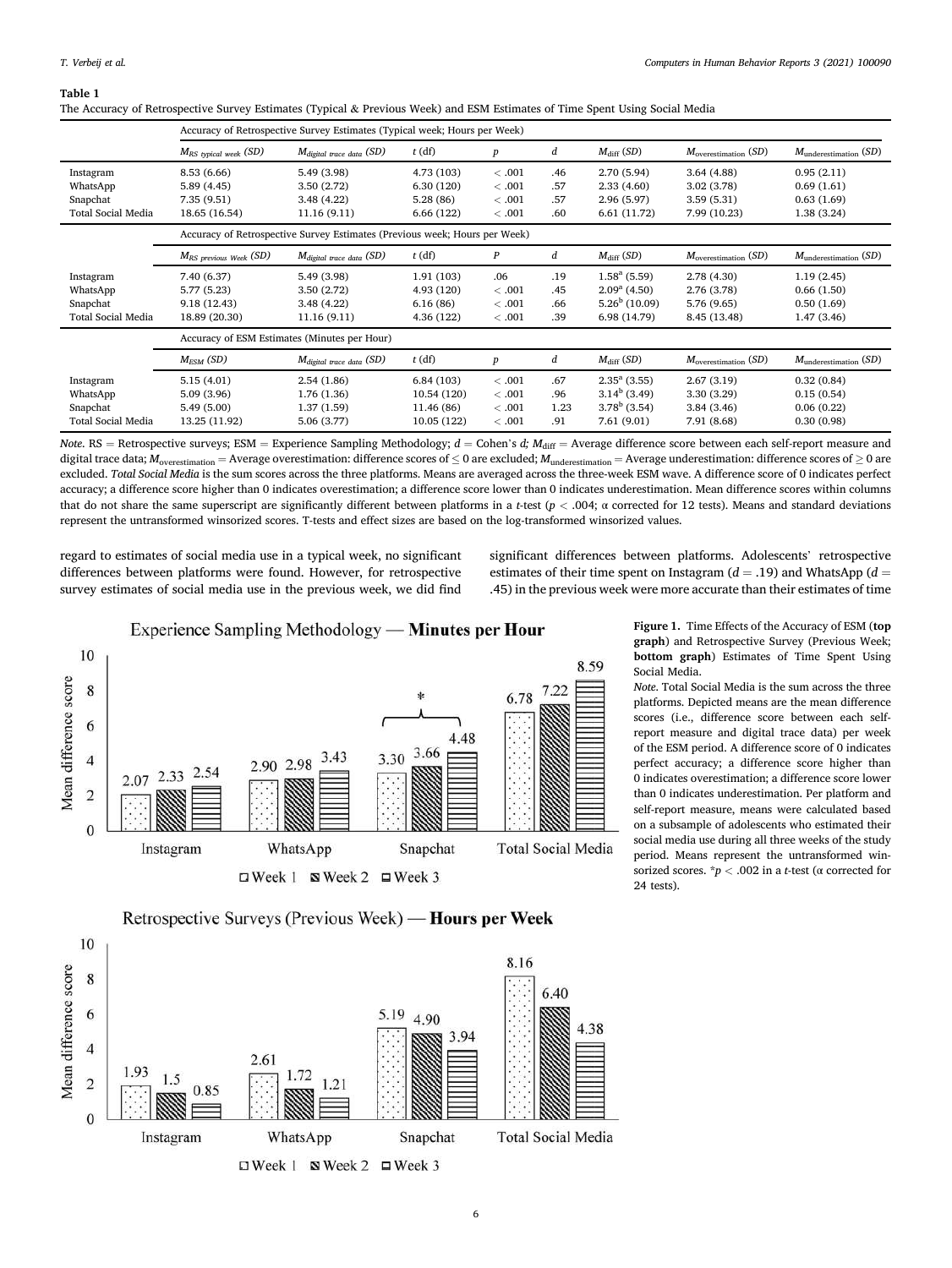spent on Snapchat ( $d = .66$ ), as they yielded smaller differences with digital trace data. For ESM, adolescents were more accurate in estimating their time spent on Instagram ( $d = .67$ ) than their time spent on WhatsApp ( $d = .96$ ) and Snapchat ( $d = 1.23$ ). Overall, these findings suggest that adolescents' retrospective survey and ESM estimates of their time spent on Instagram in the previous week were most accurate.

Fatigue versus learning effects in accuracy. In order to test the learning (H1a) versus fatigue (H2a) effect hypotheses, we investigated whether adolescents' estimates of their social media use became less or more accurate over time (see [Figure 1\)](#page-5-1). For the accuracy of ESM and retrospective surveys of adolescents' total time spent on social media in the previous week, we did not find evidence for either a learning or fatigue effect. With regard to the fatigue effects per platform, we only found a fatigue effect for ESM estimates of Snapchat use (see [Figure 1](#page-5-1)).

#### 5.2. The convergent validity of social media use measures

To investigate the convergent validity of the self-report measures of time spent on social media, we calculated the between-person (RQ2) and within-person (RQ3) associations of the self-report estimates with digital trace data across the three-week ESM period (see [Table 2\)](#page-6-0). Overall, the between-person convergent validity for all three types of measures ranged from  $r = .55$  to  $r = .65$ . The within-person convergent validity of ESM was  $r = .32$ .

We also tested whether the between-person (RQ4b) and withinperson (RQ4c) associations of retrospective surveys and ESM estimates with digital trace data differed between social media platforms. As [Table 2](#page-6-0) shows, the between-person convergent validity of retrospective surveys as well as ESM estimates was highest for Snapchat ( $r = .55$  to  $r =$ .64). Specific between-platform differences are presented in [Table 2](#page-6-0).

Fatigue versus learning effects in convergent validity. To test our learning (H1b/H1c) and fatigue (H2b/H2c) effect hypotheses regarding the convergent validity of self-report measures, we examined whether the between-person associations and within-person associations of the self-report estimates with the digital trace data of time spent on social media became more or less strong over time (see [Figure 2](#page-7-0)). With regard to the between-person convergent validity of the retrospective surveys, we did not find evidence for a learning or a fatigue effect. For the betweenand within-person convergent validity of ESM, we found evidence for fatigue effects. With regard to the fatigue effects per platform, we only found a fatigue effect for Instagram (see [Figure 2](#page-7-0)).

## 5.3. Sensitivity analyses

As we were only able to track adolescents' app usage on their mobile phone, a preregistered sensitivity analysis was conducted to investigate whether the results would be affected after excluding adolescents who also used social media on other devices, such as their tablet, computer, or laptop. We therefore reconducted the main analyses by excluding adolescents who also used Instagram, WhatsApp, and Snapchat on other devices. This exclusion pertained to 15 adolescents for Instagram, 19 adolescents for WhatsApp, 13 adolescents for Snapchat, and 25 adolescents for total time spent on social media. Overall, the models in which these adolescents were excluded showed that adolescents' estimates were slightly more accurate (difference scores decreased with roughly 1 h for retrospective surveys, and no difference for ESM; see online supplement 1 on OSF, [https://osf.io/yp5vj\)](https://osf.io/yp5vj) and had a somewhat stronger convergent validity (differences between the models in Pearson's r's ranged from .02 to .03 for total time spent on social media; see online supplement 2 on OSF, [https://osf.io/728qs\)](https://osf.io/728qs).

# 6. Discussion

There is much academic and public debate about the effects of social media use on adolescents' psychosocial functioning. However, before we can establish whether (and how) adolescents are affected by their social

#### <span id="page-6-0"></span>Table 2

Convergent validity: Between- and within-person correlations of retrospective survey (typical & previous week) and ESM estimates with digital trace data of time spent using three social media platforms.

|                              | Associations with Digital Trace Data |                            |               |            |  |
|------------------------------|--------------------------------------|----------------------------|---------------|------------|--|
|                              | Between-person                       | Within-<br>person          |               |            |  |
|                              | RS Typical<br>Week                   | <b>RS</b> Previous<br>Week | <b>ESM</b>    | <b>ESM</b> |  |
| Instagram                    | $.48***$                             | .49*** <sup>ab</sup>       | $.32***^{ab}$ | $27***$    |  |
| WhatsApp                     | $.34***$                             | $.44***b$                  | $27***b$      | $27***$    |  |
| Snapchat                     | $57***$                              | $.64***^{a}$               | $.55***^{a}$  | $25***$    |  |
| <b>Total Social</b><br>Media | $59***$                              | $.65***$                   | $.55***$      | $.32***$   |  |

Note.  $RS =$  Retrospective surveys;  $ESM =$  Experience Sampling Methodology. Total Social Media is the sum across the three platforms. Correlations within columns that do not share an identical superscript are statistically different in a ztest ( $p < .004$ ;  $\alpha$  corrected for 12 tests). Between-person correlations are based on person-mean scores aggregated across the three-week ESM period. Correlations are based on the log-transformed winsorized values. \*p < .05; \*\*p < .01; \*\*\*p < .001.

media use, we need to know if the self-reports used to measure their time spent on social media are accurate (i.e., is there systematic under- or overestimation?) and valid (i.e., does the measurement method capture the construct it intends to measure?). In a sample of 125 adolescents with Android smartphones, we investigated the accuracy and convergent validity of their estimates of the time spent on social media according to retrospective surveys and ESM. We found that (1) adolescents overestimated their time spent on social media on all self-report measures; (2) their retrospective survey (previous week) and ESM estimates were more accurate for Instagram than for Snapchat and WhatsApp; (3) the between-person convergent validity of the various self-report measures reached the threshold for minimum acceptable convergent validity; (4) the within-person convergent validity for ESM was unacceptable; and (5) the convergent validity of the ESM estimates decreased over time (fatigue effect).

#### 6.1. The accuracy of social media use measures

Previous studies investigating the accuracy of time spent on social media for various self-report measures (i.e., retrospective surveys or ESM) found that adults overestimate their time spent on social media by about 6 h per week ([Sewall et al., 2020\)](#page-10-4). The current study extended these studies by investigating the accuracy of social media measures among adolescents. In line with findings from adult studies, we found that adolescents overestimated the time they spent on social media in both retrospective surveys (about 7 hours per week) and ESM (about 8 min per hour). Although on the higher end, this overestimation is comparable to the overestimation reported in adult samples ([Sewall et al.,](#page-10-4) [2020\)](#page-10-4), and it disconfirms earlier findings that there is a difference between adolescents' and adults' accuracy in estimating their time spent on social media [\(Ernala et al., 2020\)](#page-9-6). Our time estimates differed from that of [Ernala et al. \(2020\)](#page-9-6) and [Sewall et al. \(2020\)](#page-10-4) in that we asked adolescents firstly to estimate the number of days per week they used each social media platform, and secondly to estimate the number of hours and minutes they spent on each platform on these days, whereas [Ernala et al.](#page-9-6) [\(2020\)](#page-9-6) and [Sewall et al. \(2020\)](#page-10-4) asked participants to estimate their average time spent on social media per day in the previous week. Asking participants to estimate their time spent on social media in a stepwise manner may reduce the cognitive load on adolescents, which may in turn enhance the accuracy of their estimates.

Since adolescents often use multiple social media platforms simultaneously ([van Driel et al., 2019](#page-9-11)), it is important to investigate and compare the accuracy of time spent on different social media platforms. For retrospective survey (previous week) and ESM estimates, we found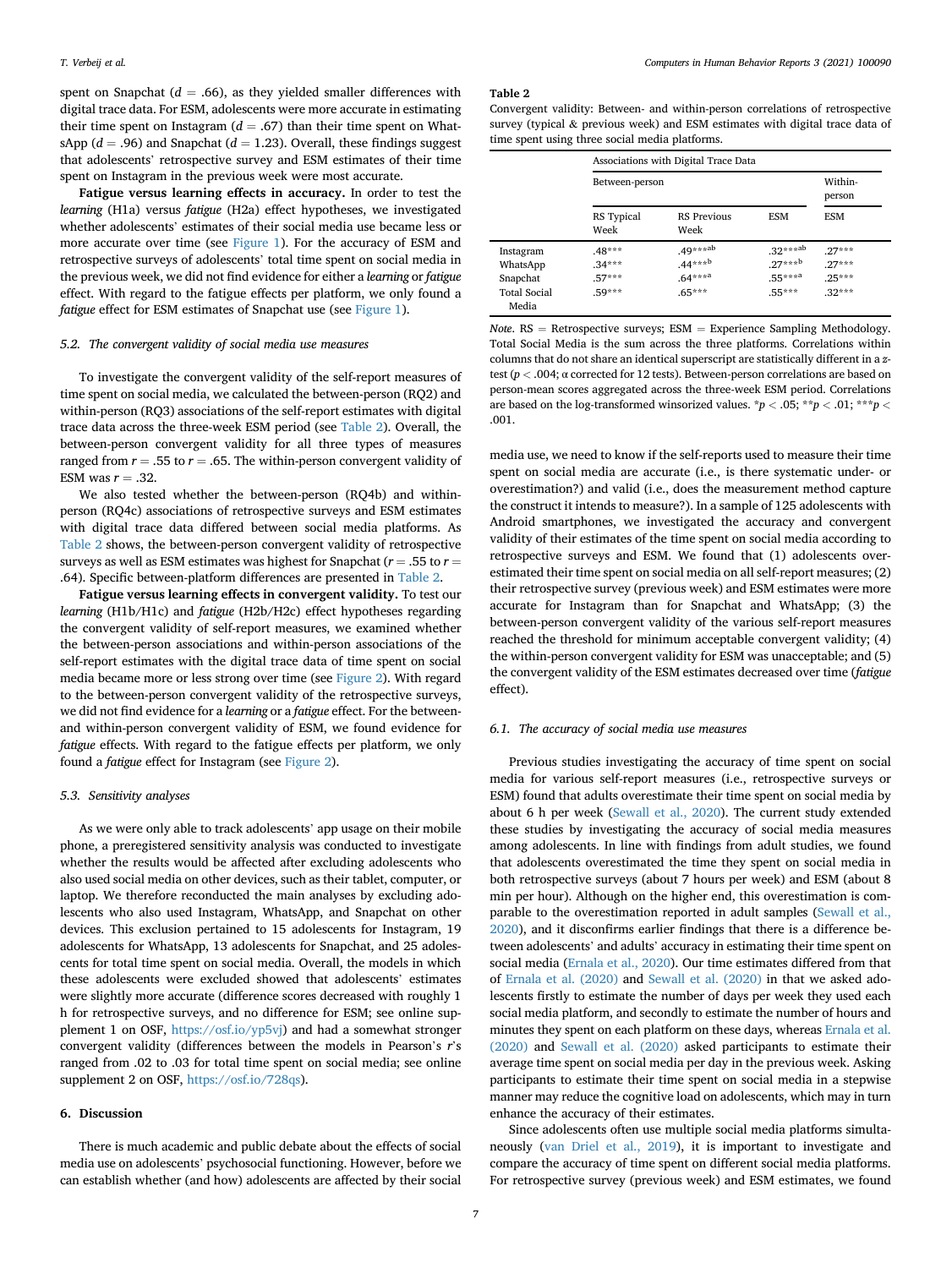<span id="page-7-0"></span>

Figure 2. Time Effects of the Between-Person Convergent Validity of the Retrospective Surveys (Previous Week; 1<sup>st</sup> graph) and the Between- and Within-Person Convergent Validity of the ESM Estimates  $(2<sup>nd</sup>$  and  $3<sup>rd</sup>$  graph) of Time Spent Using Social Media.

Note. Correlation between the self-report measure and digital trace data in the first, second, or third week of the study. Total Social Media is the sum across three platforms. Per platform and self-report measure, correlations with digital trace data were calculated based on a subsample of adolescents who estimated their social media use during all three weeks of the study period. Correlations are based on the log-transformed winsorized values.  $*p$  $<$  .001 in a z-test ( $\alpha$  corrected for 36 tests).

that adolescents were more accurate in estimating the time they spent on Instagram than on WhatsApp and Snapchat. These findings are in line with [Naab et al. \(2018\),](#page-10-7) who found less discrepancy between retrospective survey and ESM time estimates for Facebook than for WhatsApp. These platform differences could be due to the fact that Instagram involves less fragmented use than WhatsApp and Snapchat. Adolescents typically use Instagram less frequently than Snapchat or WhatsApp, but when they use Instagram, they use it for a longer time [\(van Driel et al.,](#page-9-11) [2019\)](#page-9-11). Consequently, it may be easier for adolescents to accurately remember their time spent on Instagram than their time spent on WhatsApp and Snapchat.

The overall pattern of overestimation of the time spent on social media is especially important for descriptive studies designed to assess the average time spent on social media measured through self-reports. Such research needs to take into account that adolescents' reports of their average time spent on social media are typically higher than their objective digital trace data suggest. However, in social science, researchers are particularly interested in the association of time spent on social media with different outcomes (e.g., well-being). Consequently, the accuracy (i.e., differences in mean levels between self-report estimates and digital trace data) of these time estimations could be argued to be less important than their convergent validity (i.e., the association of self-report estimates with digital trace data) ([Scharkow, 2016](#page-10-2)).

#### 6.2. The convergent validity of social media use measures

We further extended previous adult studies by investigating the convergent validity of social media use measures among adolescents. Although the results differed among platforms, we found between-person associations around  $r = .60$  between adolescents' total time spent on social media according to digital trace data with (a) their retrospective time spent in a typical week, (b) their retrospective time spent in the previous week, and (c) their ESM assessments of their time spent in the previous hour. This level of convergent validity of our self-report measures is in line with [Junco \(2013\)](#page-9-7) and [Sewall et al. \(2020\).](#page-10-4) The associations reach the threshold set by [Carlson and Herdman \(2012\)](#page-9-9) for minimum acceptable convergent validity ( $r > .50$ ). Our study yielded a higher convergent validity than the study of [Ernala et al. \(2020\)](#page-9-6) ( $r = .24$ ) and [Burke et al., 2010](#page-9-5) ( $r = .45$ ), which used a different approach to measure adolescents' time spent on social media than the present study. Specifically, in the present study we measured adolescents' retrospective time spent on social media in a stepwise manner, whereas [Ernala et al.](#page-9-6) [\(2020\)](#page-9-6) and [Burke et al., 2010](#page-9-5) did not.

Longitudinal research designs allow researchers to investigate the effects of social media on a between-person and a within-person level (e.g., [Coyne et al., 2020;](#page-9-23) [Valkenburg et al., 2021](#page-10-17)). Whereas the effects of social media use on adolescents' psychosocial functioning used to be predominantly investigated on a between-person level, the number of studies that investigate the within-person effects of time spent on social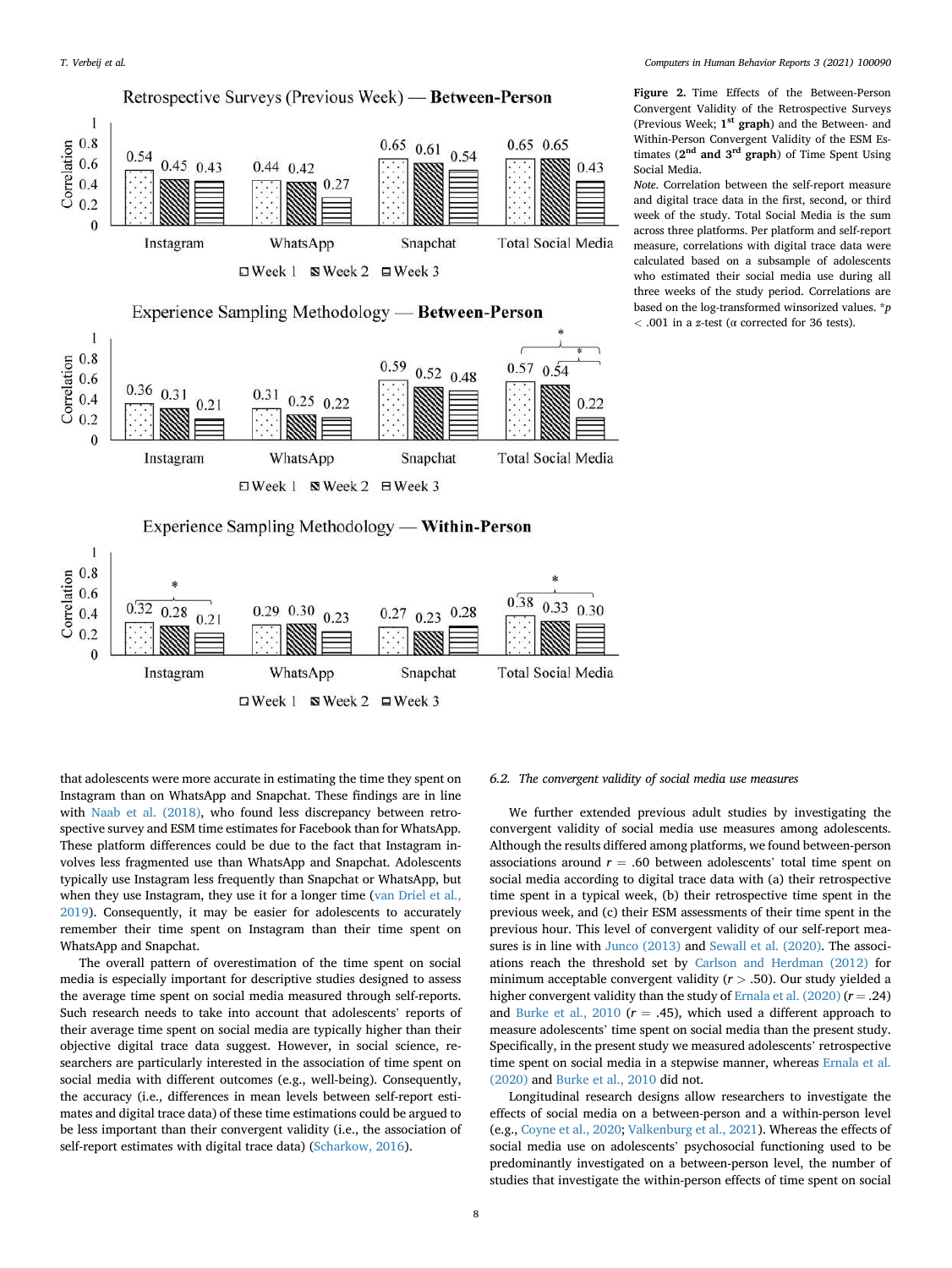media on psychosocial functioning is currently rapidly increasing (e.g., [Beyens et al., 2020;](#page-9-2) [Orben et al., 2019](#page-10-14)). To accurately interpret such within-person effects, assessing the convergent validity of social media use measures on a within-person level is essential. With regard to the within-person convergent validity, we found associations between adolescents' ESM estimates of time spent on social media and digital trace data around  $r = .30$ . These associations were considerably lower than the between-person correlation of ESM estimates with digital trace data ( $r =$ .55) and the within-person convergent validity could be considered as unacceptable according to the criteria of [Carlson](#page-9-9) & [Herdman \(2012\).](#page-9-9)

An explanation for the difference in the between- and within-person convergent validity of ESM measures of time spent with social media may be that adolescents sometimes use social media in a subconscious way (e.g., when waiting for a bus), making it difficult to remember their exact time spent on social media in the previous hour (Griffi[oen et al., 2020;](#page-9-1) [Heitmayer](#page-9-27) & [Lahlou, 2020](#page-9-27)). Subsequently, adolescents may underestimate their social media use at certain measurement occasions, overestimate it at other occasions, and correctly estimate it at yet other occasions. Such momentary differences in accuracy could unfold in unacceptable within-person convergent validity. However, under- and overestimations may cancel each other out when computing the average person-mean scores across occasions, resulting in a relatively high between-person convergent validity. The unacceptable within-person convergent validity of ESM estimates implies that researchers should consider including additional measurements (e.g., digital trace data) when focusing on within-person effects of time spent on social media.

# 6.3. Comparing the accuracy and convergent validity of social media use measures

Although we expected that the accuracy and between-person convergent validity would be higher for adolescents' ESM estimates of their time spent on social media than for their retrospective surveys due to a reduction of recall bias ([Naab et al., 2018](#page-10-7); [Underwood et al., 2018\)](#page-10-11), we found that ESM estimates were less accurate than retrospective survey estimates, and that the convergent validity of retrospective surveys and ESM was more or less equivalent. When planning a study, researchers should therefore consider whether their research questions justify the potential physical burden (e.g., the high number of questionnaires) of an ESM design, given that our ESM estimates did not lead to a higher accuracy or convergent validity of adolescents' average time estimates across the three-week ESM period than our retrospective surveys did. However, this does not imply that retrospective survey designs should be preferred over ESM designs by default. After all, certain research questions, such as the examination of dynamic process over short(er) timeframes (i.e., to study within-person processes) can only be answered through digital trace or ESM data.

The accuracy and convergent validity of retrospective survey and ESM estimates of time spent on social media also differed between platforms. Notably, Snapchat yielded the lowest accuracy, but the highest (between-person) convergent validity. The strong ephemeral nature of Snapchat may explain this discrepancy between the accuracy and the (between-person) convergent validity. Snapchat involves the sharing of photos and videos which expire after viewing (e.g., after 10 s). Since the photos or videos are often highly contextualized and made in-themoment, adolescents may find it more difficult to remember the exact time they spent on Snapchat, resulting in systematic overestimation and a low accuracy among the majority of adolescents ([Bayer et al., 2016;](#page-9-28) [Vaterlaus et al., 2016\)](#page-10-24). Although adolescents may inaccurately estimate their absolute amount of time spent on social media, their estimated time spent on social media may still be an accurate reflection of whether they spent relatively much or little time on Snapchat as compared to their peers, given that almost all adolescents systematically overestimated their time spent on social media. Subsequently, adolescents who spent, as compared to their peers, more time on Snapchat according to retrospective survey or ESM estimates, therefore also spent more time on Snapchat according to the digital trace data, resulting in a high between-person validity.

# 6.4. Fatigue versus learning effects of accuracy and convergent validity

Our study found that the convergent validity of ESM estimates of time spent on social media decreased over time, supporting a fatigue effect. A possible explanation for this fatigue effect may lie in changes in the perceived burden of filling out ESM surveys among adolescents. Answering the same questions six times per day may not burden adolescents in the first week of the study, but may do so in the second or final week of the study [\(Reynolds et al., 2016;](#page-10-19) [Savage](#page-10-20) & [Waldman, 2008](#page-10-20)), leading to more incorrect time estimations and, thus, lower convergent validity. When designing an ESM study, it is therefore important to reflect on the maximum duration of the study and the number of measurement occasions that are necessary to investigate the study's research questions or hypotheses ([Eisele et al., 2020](#page-9-29)).

### 6.5. Strengths, limitations, and future research

This study has several strengths. First, our intensive longitudinal design allowed us to disentangle the between-person and the withinperson convergent validity of adolescents' time spent on social media according to ESM. Second, we were able to compare the accuracy and convergent validity of time spent on social media for three different platforms (i.e., Instagram, WhatsApp, and Snapchat). Third, our data allowed us to compare the accuracy and convergent validity of both adolescents' ESM time estimates and retrospective survey time estimates within a single study across a three-week time span.

This study also has some limitations. When digital trace methods gained prominence in media research, researchers initially viewed people's digital trace data as the 'gold standard' against which retrospective self-reports of phone, internet, and social media use could be evaluated (e.g., [Araujo et al., 2017;](#page-9-15) [Tokola et al., 2008\)](#page-10-25). However, more recent studies suggest that digital trace methods also have their own limitations, most notably technical errors (e.g., crashes and bugs) and their erroneous tracing of social media apps running in the background ([Deng et al.,](#page-9-8) [2019\)](#page-9-8). Another limitation is that the Ethica Data app we used to collect digital trace data only enables tracing of adolescents' app usage on Android phones and not on iPhones.

A final limitation of digital trace data is that many platforms also have a web-based application, which can be used without accessing the phonebased apps. These alternative access possibilities to platforms may endanger the accuracy and convergent validity of phone-based estimates of time spent on these platforms. Fortunately, in our study we were able to control for this possible confound with our sensitivity analyses, in which we compared the estimates of adolescents who only used the phone-based apps with those who used both the phone-based and webbased versions of the platforms. We found slightly more accurate and valid estimates for adolescents who only used social media via their phones, but these estimates were not strikingly different for adolescents who used both the phone- and web-based applications. Future studies should extend our study by comparing different sources of objective digital trace data with each other (e.g., iOS screen time data or social media archival data donations) ([Boeschoten et al., 2020](#page-9-30); [Ohme, Araujo,](#page-10-26) [de Vreese,](#page-10-26) & [Piotrowski, 2020](#page-10-26)).

In future studies, researchers should control for possible unacceptable convergent validity of measures of time spent on social media by including both self-report and digital trace measures in their study (as suggested by [Carlson](#page-9-9) & [Herdman, 2012\)](#page-9-9). Including digital trace data is especially important when studies aim to investigate the within-person effects of social media use on adolescents. If including multiple measures is financially difficult or otherwise impossible, researchers may need to consider what measures fit best with their research questions. For instance, self-report data of time spent on social media are more in line with the theoretical notion of perceived time spent on social media rather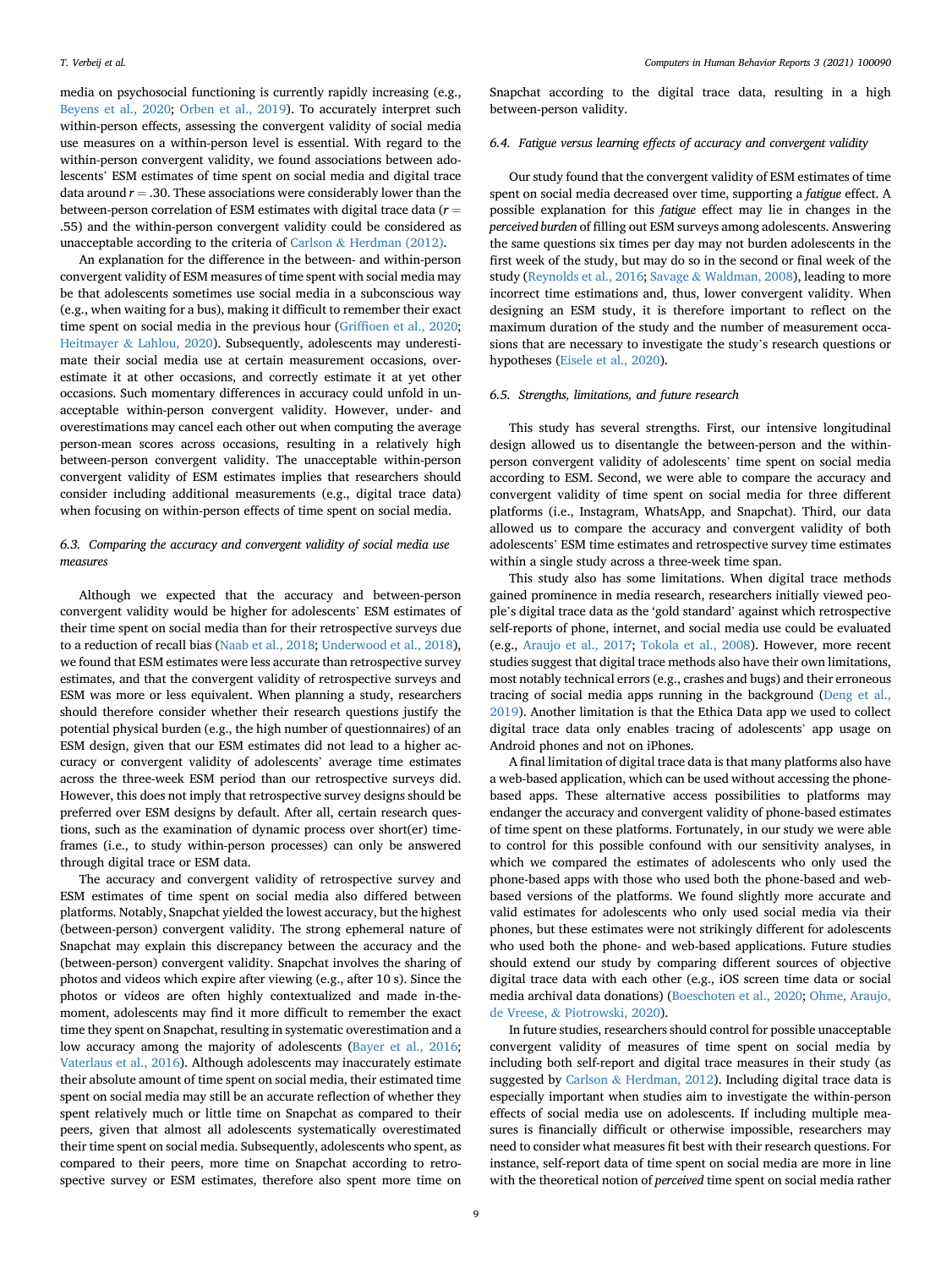than actual time spent on social media ([Sewall et al., 2020\)](#page-10-4). If researchers are more interested in perceived rather than actual use, self-report data are more in line with the goal of the study than digital trace data. More specifically, it has been argued that ESM is especially important to assess the cognitive and emotional aspects (e.g., how does someone interpret the valence of received feedback on social media) of adolescents' social media use (Griffi[oen et al., 2020](#page-9-1)). Finally, another important avenue for future research is to investigate how subjective (e.g., self-report measures) and objective data (e.g., digital trace data) agree or disagree in their prediction of various cognitive, affective, and behavioral outcomes of social media use ([Carlson](#page-9-9) & [Herdman, 2012\)](#page-9-9).

In conclusion, our study found that adolescents overestimated their time spent on social media according to retrospective survey and ESM estimates. The between-person convergent validity reached the threshold for minimum acceptable convergent validity, whereas the within-person convergent validity of ESM was unacceptable. Although it has been suggested that ESM estimates are more accurate and valid than retrospective surveys to measure people's time spent on social media because it reduces people's recall bias ([Naab et al., 2018](#page-10-7); [Underwood et al.,](#page-10-11) [2018\)](#page-10-11), we did not find evidence for this claim. Consequently, researchers should consider combining subjective ESM estimates with more objective digital trace data sources of time spent on social media to obtain a true understanding of how social media use affects adolescents' psychosocial functioning.

## Author note

The authors of this manuscript are all faculty members in the Amsterdam School of Communication Research (ASCoR) at the University of Amsterdam, The Netherlands.

This preregistered study was funded by an NWO Spinoza Prize and a Gravitation grant (NWO Grant 024.001.003; Consortium on Individual Development) awarded to Patti M. Valkenburg by the Dutch Research Council (NWO). Correspondence concerning this article should be addressed to Tim Verbeij, University of Amsterdam, P.O. Box 15791, 1001 NG, Amsterdam, The Netherlands. E-mail: t.verbeij@uva.nl.

We would like to thank Irene I. van Driel and Teun Siebers for their contribution to the data collection of this study.

#### Declaration of competing interest

The authors declare that they have no known competing financial interests or personal relationships that could have appeared to influence the work reported in this paper.

# Appendix A. Supplementary data

Supplementary data to this article can be found online at [https://do](https://doi.org/10.1016/j.chbr.2021.100090) [i.org/10.1016/j.chbr.2021.100090.](https://doi.org/10.1016/j.chbr.2021.100090)

#### <span id="page-9-12"></span>References

- <span id="page-9-15"></span>Aalbers, G., McNally, R. J., Heeren, A., de Wit, S., & Fried, E. I. (2019). Social media and depression symptoms: A network perspective. Journal of Experimental Psychology, 148(8), 1454–1462. <https://doi.org/10.1037/xge0000528>
- Araujo, T., Wonneberger, A., Neijens, P., & de Vreese, C. (2017). How much time do you spend online? Understanding and improving the accuracy of self-reported measures of internet use. Communication Methods and Measures, 11(3), 173–190. [https://](https://doi.org/10.1080/19312458.2017.1317337) [doi.org/10.1080/19312458.2017.1317337](https://doi.org/10.1080/19312458.2017.1317337)
- <span id="page-9-21"></span>Aydin, D., Feychting, M., Schüz, J., Andersen, T. V., Poulsen, A. H., Prochazka, M., & Röösli, M. (2011). Impact of random and systematic recall errors and selection bias in case-control studies on mobile phone use and brain tumors in adolescents (CEFALO study). Bioelectromagnetics, 32(5), 396–407. <https://doi.org/10.1002/bem.20651>
- <span id="page-9-28"></span><span id="page-9-13"></span>Bayer, J., Ellison, N., Schoenebeck, S., Brady, E., & Falk, E. B. (2018). Facebook in context(s): Measuring emotional responses across time and space. New Media & Society, 20(3), 1047–1067. <https://doi.org/10.1177/1461444816681522>
- Bayer, J. B., Ellison, N. B., Schoenebeck, S. Y., & Falk, E. B. (2016). Sharing the small moments: Ephemeral social interaction on Snapchat. Information, Communication & Society, 19(7), 956–977. <https://doi.org/10.1080/1369118X.2015.1084349>
- <span id="page-9-2"></span>Beyens, I., Pouwels, J. L., van Driel, I. I., Keijsers, L., & Valkenburg, P. M. (2020). The effect of social media on well-being differs from adolescent to adolescent. Scientific Reports, 10, 10763. <https://doi.org/10.1038/s41598-020-67727-7>
- <span id="page-9-14"></span>Boers, E., Afzali, M. H., Newton, N., & Conrod, P. (2019). Association of screen time and depression in adolescence. JAMA Pediatrics, 173(9), 853–859. [https://doi.org/](https://doi.org/10.1001/jamapediatrics.2019.1759) [10.1001/jamapediatrics.2019.1759](https://doi.org/10.1001/jamapediatrics.2019.1759)
- <span id="page-9-30"></span>Boeschoten, L., Van Driel, I. I., Oberski, D. L., & Pouwels, J. L. (2020, October). Instagram use and the well-being of adolescents: Using deep learning to link social scientific self-reports with Instagram data download packages. In Companion Publication of the 2020 International Conference on Multimodal Interaction. Netherlands: virtual event. [https://doi.org/10.1145/3395035.3425185.](https://doi.org/10.1145/3395035.3425185)

<span id="page-9-3"></span>[Bryman, A. \(2012\). The nature of quantative research. In A. Bryman \(Ed.\),](http://refhub.elsevier.com/S2451-9588(21)00038-5/sref9) Social research methods [\(pp. 159](http://refhub.elsevier.com/S2451-9588(21)00038-5/sref9)–[181\). Oxford University Press](http://refhub.elsevier.com/S2451-9588(21)00038-5/sref9).

- <span id="page-9-5"></span>Burke, M., Marlow, C., & Lento, T. (2010, April). Social network activity and social wellbeing. In Proceedings of the SIGCHI Conference on Human Factors in Computing Systems. <https://doi.org/10.1145/1753326.1753613>. Atlanta, GA, USA.
- <span id="page-9-9"></span>Carlson, K. D., & Herdman, A. O. (2012). Understanding the impact of convergent validity on research results. Organizational Research Methods, 15(1), 17–32. [https://doi.org/](https://doi.org/10.1177/1094428110392383) [10.1177/1094428110392383](https://doi.org/10.1177/1094428110392383)
- <span id="page-9-23"></span>Coyne, S. M., Rogers, A. A., Zurcher, J. D., Stockdale, L., & Booth, M. (2020). Does time spent using social media impact mental health? An eight year longitudinal study. Computers in Human Behavior, 104, 106160. [https://doi.org/10.1016/](https://doi.org/10.1016/j.chb.2019.106160) [j.chb.2019.106160](https://doi.org/10.1016/j.chb.2019.106160)
- <span id="page-9-8"></span>Deng, T., Kanthawala, S., Meng, J., Peng, W., Kononova, A., Hao, Q., Zhang, Q., & David, P. (2019). Measuring smartphone usage and task switching with log tracking and self-reports. Mobile Media & Communication, 7(1), 3–23. [https://doi.org/](https://doi.org/10.1177/2050157918761491) [10.1177/2050157918761491](https://doi.org/10.1177/2050157918761491)
- <span id="page-9-26"></span>Diedenhofen, B., & Musch, J. (2015). cocor: A comprehensive solution for the statistical comparison of correlations. PloS One, 10(4), Article e0121945. [https://doi.org/](https://doi.org/10.1371/journal.pone.0121945) [10.1371/journal.pone.0121945](https://doi.org/10.1371/journal.pone.0121945)
- <span id="page-9-10"></span>Dienlin, T., & Johannes, N. (2020). The impact of digital technology use on adolescent well-being. Dialogues in Clinical Neuroscience, 22(2), 135–142. [https://doi.org/](https://doi.org/10.31887/DCNS.2020.22.2/tdienlin) [10.31887/DCNS.2020.22.2/tdienlin](https://doi.org/10.31887/DCNS.2020.22.2/tdienlin)
- <span id="page-9-11"></span>[van Driel, I. I., Pouwels, J. L., Beyens, I., Keijsers, L., & Valkenburg, P. M. \(2019\).](http://refhub.elsevier.com/S2451-9588(21)00038-5/sref16) Posting, [scrolling, chatting, and Snapping: Youth \(14-15\) and social media in 2019](http://refhub.elsevier.com/S2451-9588(21)00038-5/sref16). Center for [Research on Children, Adolescents, and the Media \(CcaM\)](http://refhub.elsevier.com/S2451-9588(21)00038-5/sref16).
- <span id="page-9-29"></span>Eisele, G., Vachon, H., Lafit, G., Kuppens, P., Houben, M., Myin-Germeys, I., & Viechtbauer, W. (2020). The effects of sampling frequency and questionnaire length on perceived burden, compliance, and careless responding in experience sampling data in a student population. Assessment. [https://doi.org/10.1177/](https://doi.org/10.1177/1073191120957102) [1073191120957102](https://doi.org/10.1177/1073191120957102)
- <span id="page-9-6"></span>Ernala, S. K., Burke, M., Leavitt, A., & Ellison, N. B. (2020, April). How well do people report time spent on Facebook? An evaluation of established survey questions with recommendations. In Conference on human factors in computing systems. Honolulu, USA: HI. <https://doi.org/10.1145/3313831.3376435>.
- <span id="page-9-24"></span>Ethica Data. (2020a). Ethica [Mobile app] [https://play.google.com/store/apps/details?](https://play.google.com/store/apps/details?id=com.ethica.logger)  $id = com.$  $id = com.$ ethica. $logger.$
- <span id="page-9-25"></span>Ethica Data. (2020b). Ethica app usage Stream. Ethica Data [Mobile app] [https://play.goo](https://play.google.com/store/apps/details?id=com.ethica.logger.externalstreams.appusage) [gle.com/store/apps/details?id](https://play.google.com/store/apps/details?id=com.ethica.logger.externalstreams.appusage)=[com.ethica.logger.externalstreams.appusage](https://play.google.com/store/apps/details?id=com.ethica.logger.externalstreams.appusage).
- <span id="page-9-4"></span>Flake, J., & Fried, E. (2020). Measurement schmeasurement: Questionable measurement practices and how to avoid them. Advances in Methods and Practices in Psychological Science, 3(4), 456–465. <https://doi.org/10.1177/2515245920952393>
- <span id="page-9-19"></span>Funch, D. P., Rothman, K. J., Loughlin, J. E., & Dreyer, N. A. (1996). Utility of telephone company records for epidemiologic studies of cellular telephones. Epidemiology, 7(3), 299–302. <https://doi.org/10.1097/00001648-199605000-00014>
- <span id="page-9-22"></span>Goedhart, G., van Wel, L., Langer, C. E., de Llobet Viladoms, P., Wiart, J., Hours, M., & Vermeulen, R. (2018). Recall of mobile phone usage and laterality in young people: The multinational Mobi-Expo study. Environmental Research, 165, 150–157. [https://](https://doi.org/10.1016/j.envres.2018.04.018) [doi.org/10.1016/j.envres.2018.04.018](https://doi.org/10.1016/j.envres.2018.04.018)
- <span id="page-9-20"></span>Goedhart, G., Vrijheid, M., Wiart, J., Hours, M., Kromhout, H., Cardis, E., Eastman Langer, C., de Llobet Viladoms, P., Massardier-Pilonchery, A., & Vermeulen, R. (2015). Using software-modified smartphones to validate self-reported mobile phone use in young people: A pilot study. Bioelectromagnetics, 36(7), 538–543. [https://](https://doi.org/10.1002/bem.21931) [doi.org/10.1002/bem.21931](https://doi.org/10.1002/bem.21931)
- <span id="page-9-1"></span>Griffioen, N., Rooij, M., Lichtwarck-Aschoff, A., & Granic, I. (2020). Toward improved methods in social media research. Technology, Mind, and Behavior, 1(1). [https://](https://doi.org/10.1037/tmb0000005) [doi.org/10.1037/tmb0000005](https://doi.org/10.1037/tmb0000005)
- <span id="page-9-27"></span>Heitmayer, M., & Lahlou, S. (2020). Why are smartphones disruptive? An empirical study of smartphone use in real-life contexts. Computers in Human Behavior, 116, 106637. <https://doi.org/10.1016/j.chb.2020.106637>
- <span id="page-9-0"></span>Huang, C. (2017). Time spent on social network sites and psychological well-being: A meta-analysis. Cyberpsychology, Behavior, and Social Networking, 20(6), 346–354. <https://doi.org/10.1089/cyber.2016.0758>
- <span id="page-9-18"></span>Inyang, I., Benke, G., Morrissey, J., McKenzie, R., & Abramson, M. (2009). How well do adolescents recall use of mobile telephones? Results of a validation study. BMC Medical Research Methodology, 9(36). <https://doi.org/10.1186/1471-2288-9-36>
- <span id="page-9-16"></span>Jones-Jang, S. M., Heo, Y.-J., McKeever, R., Kim, J.-H., Moscowitz, L., & Moscowitz, D. (2020). Good news! Communication findings may be underestimated: Comparing effect sizes with self-reported and logged smartphone use data. Journal of Computer-Mediated Communication, 25(5), 346–363. <https://doi.org/10.1093/jcmc/zmaa009>
- <span id="page-9-7"></span>Junco, R. (2013). Comparing actual and self-reported measures of Facebook use. Computers in Human Behavior, 29(3), 626–631. [https://doi.org/10.1016/](https://doi.org/10.1016/j.chb.2012.11.007) [j.chb.2012.11.007](https://doi.org/10.1016/j.chb.2012.11.007)
- <span id="page-9-17"></span>Jürgens, P., Stark, B., & Magin, M. (2019). Two half-truths make a whole? On bias in selfreports and tracking data. Social Science Computer Review, 38(5), 600–615. [https://](https://doi.org/10.1177/0894439319831643) [doi.org/10.1177/0894439319831643](https://doi.org/10.1177/0894439319831643)